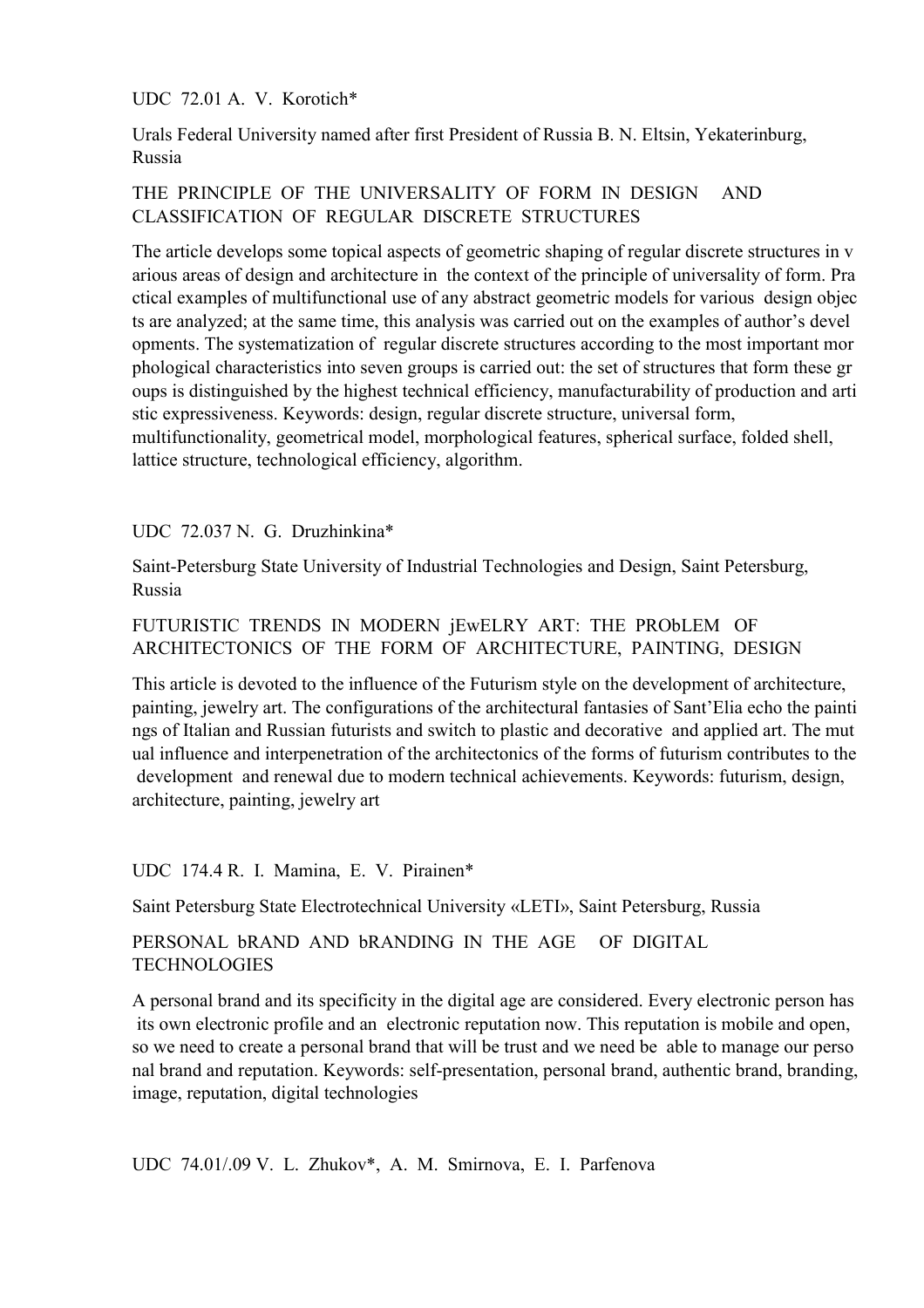Saint-Petersburg State University of Industrial Technologies and Design, Saint Petersburg, Russia

STUDY OF THE INFLUENCE OF THE DYNAMICS OF TECTONIC PLANETARY EURASIAN PROCESSES IN THE CREATION OF THE IMAGES OF THE PERFUMES «FORGE OF HEPHAESTUS» AND «KUNLUN» IN THE ECLECTIC wITH PLASTIC ARTS

Cognitive modeling of images of design objects represented by ensembles of jewelry as visual co gnitive information dynamic systems (VKIDS) with locally stable structures (LSS) imitating ge ological planetary processes was carried out. Keywords: image, design, volcanoes, cognitive technologies, Eurasia, mythology of ancient Greece and China

#### UDС 7.079 E. S. Prozorova\*, L. A. Dzhikija

Saint-Petersburg State University of Industrial Technologies and Design, Saint Petersburg, Russia

## MULTI–DISCIPLINARITY IN DESIGN AS A VECTOR OF EDUCATION DEVELOPMENT

The article reveals the importance of interdisciplinary approaches in modern design education ba sed on the implementation of cross-border cooperation Russia — South-East Finland project «Contents for cross-

cultural events» (C3E) and the development of new international educational programs. The res ults of interaction between students and teachers with the involvement of international experts a nd creative youth from Russia and Finland, the use of digital tools in design and communication, collaboration in the framework of creative industries are considered. Keywords: design, interdisciplinary collaborations, creative multimedia, design thinking, cross-cultural communication

## UDC 74.01/.09 V. L. Zhukov\*, A. b. Kirillova

Saint-Petersburg State University of Industrial Technologies and Design, Saint Petersburg, Russia

#### ANTHROPOGENESIS OF IMAGES OF DESIGN ObjECTS FOR ACCESSORIES OF CHESS ART RELEVANT TO THE wORK OF H. F. LOVECRAFT

The modern forms of chess have to become the domination module of interior environment com position. Such compositions are still able to show not only particular properties of their times bu t also the innovation ideas based of cognitive technologies and linguo-combinatorial method. Further development of images of these particular types of logic games rest on a base elements h ybridization and temporal models Visual Cognitive Information Dynamic System with Locally Stable Structures (VCIDS with LSS) procreates innovation style-

forming game properties during the current interaction with cyberspace. The facts above lead us to necessity of researching intellectual games styling images design process. The cornerstone of these games is an art of chess which acts as simulation model of logic rational actions.

Keywords: science, chess art, design, interior, time measurement tools, symbolism, cognitive technologies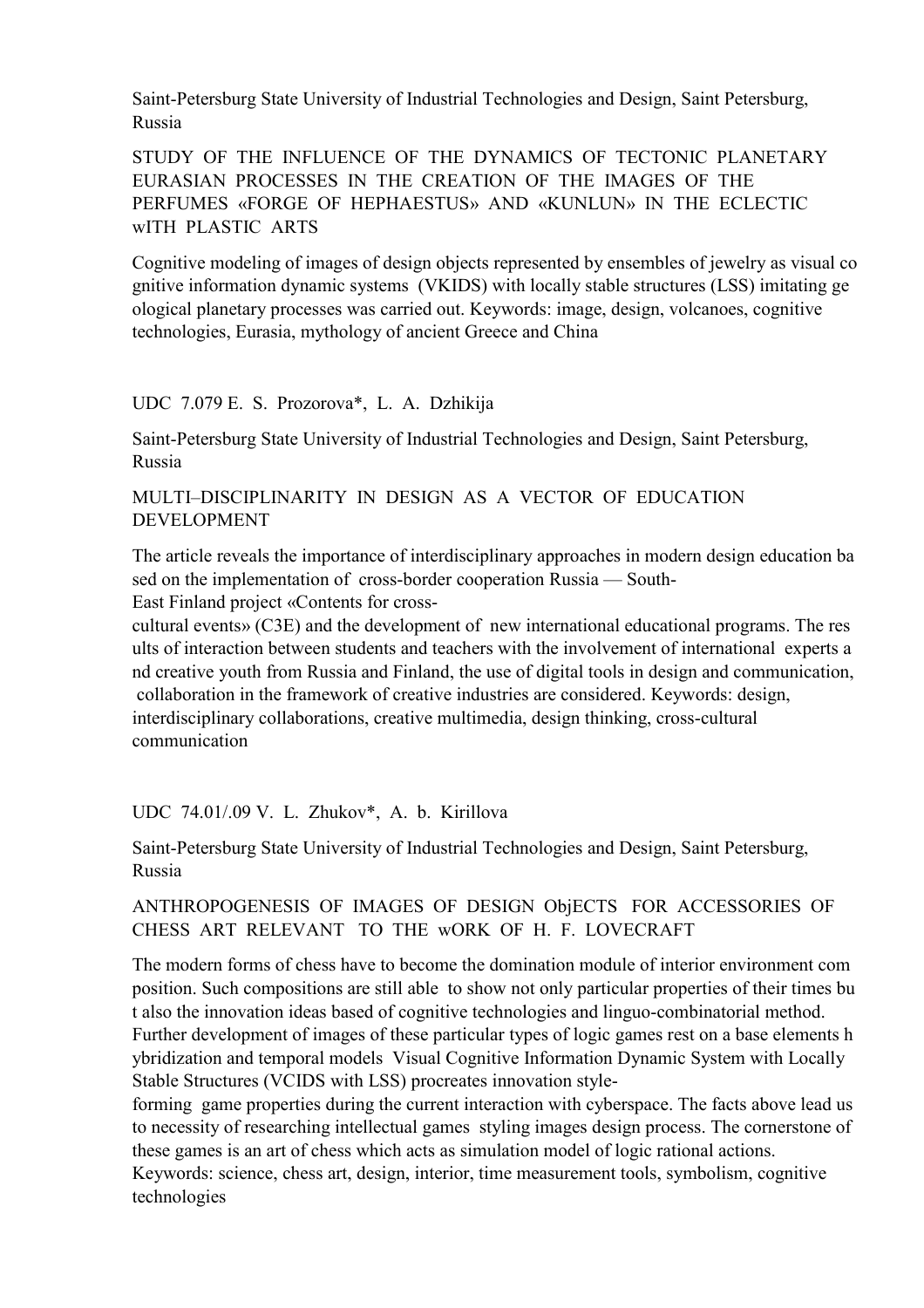UDC 739:621.01/03 L. T. Zhukova1\*, S. E. Petrova1, 2 1 Saint-Petersburg State University of Industrial Technologies and Design, Saint Petersburg, Russia 2 M. K. Ammosov North-Eastern Federal University, Yakutsk, Russia

## MECHANISMS wITH A SPRING TO TRANSFORM THE APPEARANCE OF jEwELRY

The paper considers jewelry with spring mechanisms for the transformation of appearance. Base d on the results of the study, the classification of mechanisms with a spring for transforming the appearance of jewelry and an algorithm for designing modified jewelry with a spring mechanis m have been developed. Keywords: mechanisms, changing jewelry, design, engineering

UDK 535.6.07 E. M. bashenina, M. M. Chernykh\*, А. A. Zagoruiko

Kalashnikov Izhevsk State Technical University, Izhevsk, Russia

MATERIAL SELECTIONOF THE SCREEN OF INTERACTIVE DEVICE IN THE FIELD OF COLORISTICS

The article examines various materials that scatter light, and the method of expert assessments se lects a rational material for builtin screen of device to study the addition and subtraction of color and light dispersion. Keywords: coloristics, scattering power, scattering capability, built in screen, expert assessment method

UDC 675.035 D. K. Nizamova\*, G. R. Rakhmatullina, V. P. Tikhonova, R. F. Akhverdiev

Kazan National Research Technological University, Kazan, Russia

STUDY OF THE INFLUENCE OF SILVER NANOPARTICLES AND NON-EQUILIbRIUM LOw-TEMPERATURE PLASMA ON THE QUALITY OF SKIN FROM SALMON SKINS

The paper considers the possibility of using silver nanoparticles and plasma modification in the t echnology of leather production from salmon skins Keywords: fish skin, silver nanoparticles, salmon, non-equilibrium low-temperature plasma, contact angle, mechanical properties

UDC 687.023 A. M. Korinteli\*, I. V. Cherunova

Don State Technical University, branch in Shakhty, Shakhty, Russia

## METHODOLOGY FOR DETERMINING THE FUNCTIONAL COMPLIANCE OF CAD SYSTEMS FOR THE DESIGN OF wORKwEAR

The article substantiates the CAD selection methodology, taking into account the peculiarities of the work of a sewing enterprise specializing in the production of workwear. Based on the conduc ted research, the paper presents an algorithm for the formation of special requirements for CAD, taking into account the characteristics of the design object at the enterprise. Keywords: personal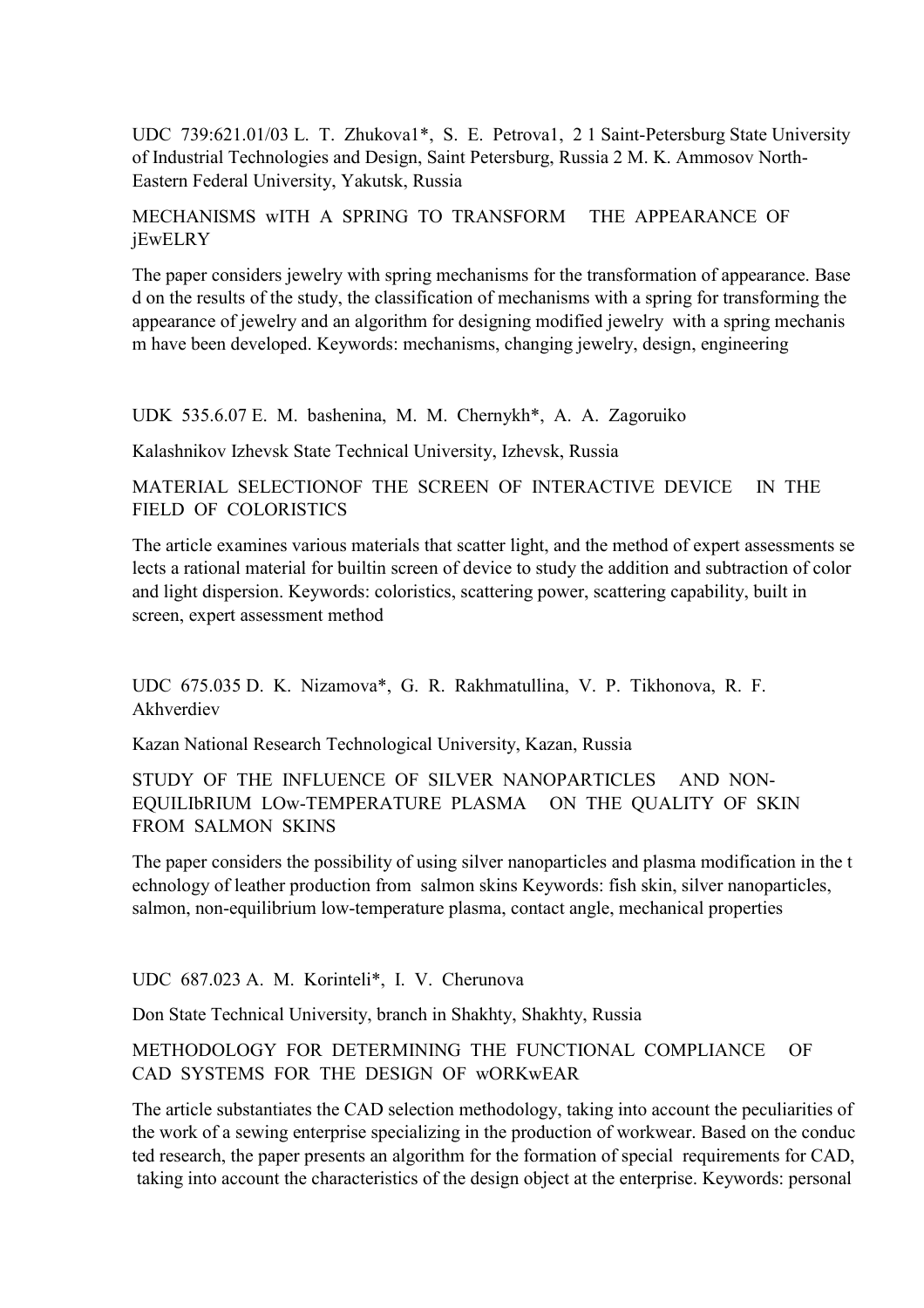protective equipment, computer-aided design systems, algorithmization, clothing industry, clothing design

UDC 74.01/.09:159.93:001.8 j. A. Munkhanova, T. S. beketova\*

East Siberia State University of Technology and Management, Ulan-Ude, Russia

EXPLORING THE PREFERENCES OF THE TARGET AUDIENCE OF A DESIGN PRODUCT **by THE METHOD OF SEMANTIC DIFFERENTIAL** 

The article discusses the experience of practical application of the semantic differential method i n pre-

project design research. Despite its popularity in sociology, marketing, and other fields of scienc e, psychosemantic methods have limited application in design. At the same time, determining th e most preferable (for the target audience) visual solution remains an important practical task, an d therefore it seems relevant to develop an appropriate psychosemantic approach. Keywords: design, semantic differential, psychosemantics, target audience, questionnaire, survey, sports emblem, logo

UDC 677.025 G. Sh. Allaniyazov, G. Kh. Gulyaeva\*, N. M. Musaev, M. M. Mukimov

Tashkent Institute of Textile and Light Industry, Tashkent, Uzbekistan

TECHNOLOGY FOR PRODUCING NEw STRUCTURES OF TwO-LAYER KNITwEAR

The article presents the results of scientific work devoted to the study of the influence of the stru cture of knitwear on its dimensional stability and other quality indicators. Structures and method s were developed for the production of 5 variants of two-

layer knitwear, which differed from each other in structure. Samples of two-

layer knitwear were produced on a Long Xing 252SC flat-fanged machine. Keywords: two-layer knitwear, production technology, press sketches, flat-fanged machine, weft thread

UDC 7.036.5: 673.3 L. S. Karasev1, S. A. Shorokhov1, D. M. Tsvetkov1, S. I. Galanin1, D. A. Shatsillo2 1 Kostroma State University, Kostroma, Russia 2 LLC «Minicub», Volgograd, Russia

USE OF PHOTO-CURAbLE POLYMER MINICUbE FIRE 2HD FOR 3D MODEL MAKING IN ARTISTIC CASTING bY MELTING MODELS

This article presents a study of properties of the photo-

curable polymer Minicubefire 2HD when it is used for making 3D-

models for the art casting. Deviations in the size of castings and models from the drawing, hygro scopicity and burnability of the material under the conditions of typical regime of casting molds hardening were determined experimentally. Keywords: photopolymer; photopolymer burnout, photopolymer hygroscopicity, 3D-printing, photopolymer shrinkage, geometrical deviations in 3D-printing, prototyping, additive technologies, artistic casting by melting models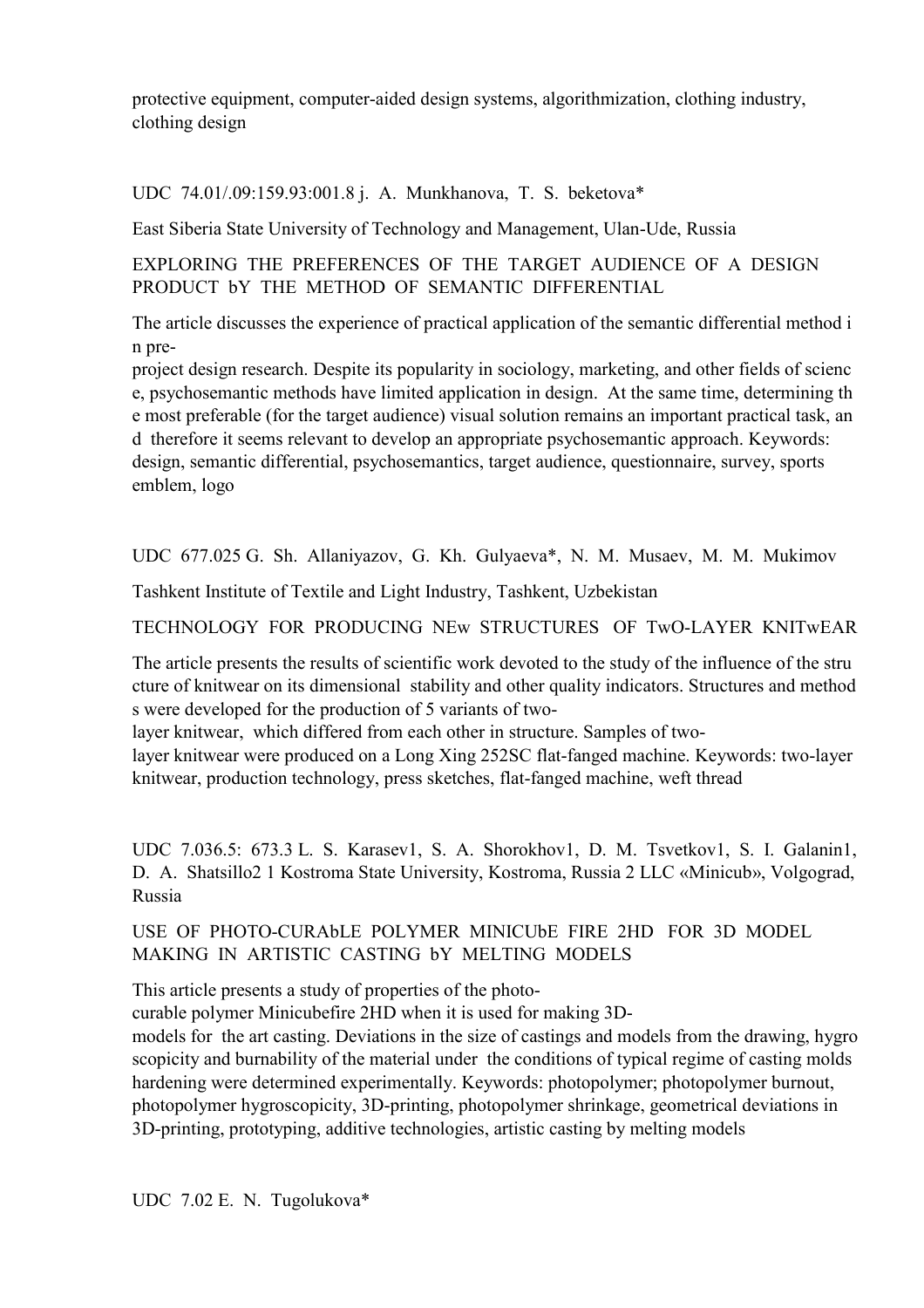Saint-Petersburg State University of Industrial Technologies and Design, Saint Petersburg, Russia INTERIOR SOLUTIONS BASED ON COGNITIVE MODELING BASED ON THE WORK OF FAUVIST HENRI MATISSE WITH THE USE OF STYLIZATION IN PASTEL **TECHNIQUE** 

The study of cognitive processes of creating interior solutions using art panels made using styliza tion methods in the pastel technique on the example of A. Matisse's creativity in open and close d cyber-physical systems. Keywords: design object, pastel, creative realization, interior, exterior, design, composition, dominant center

UDC 745.52 T. A. Karyuk\*

Saint-Petersburg Stieglitz State Academy of Art and Design, Saint-Petersburg, Russia

THE DISTINCT FEATURES OF STUDIO LOjA SAARINEN'S TEXTILES AT THE CRANbROOK ACADEMY OF ART

Studio Loja Saarinen's textile design at the Cranbrook Academy of Art is considered to be an out standing phenomenon of applied arts of the 20th century. Despite the uniqueness of textile patter ns, the work of Studio Loja Saarinen is often beyond the research interest.

The article considers the main decorative principles and technological aspects of fabrics, created by Loja Saarinen and other weavers. It analyzes Studio's work, studies the decorative motifs of certain textiles, describes their stylistics and reveals its origins. Keywords: textile, textile design, rug, L. Saarinen, Cranbrook Academy of Art, design

UDC 7.02 Т. Yu. Deryabina\*

Saint-Petersburg State University of Industrial Technologies and Design, Saint Petersburg, Russia

DESIGN OF THE EASTER HOLIDAY ATTRIbUTE. EASTER EGG

Theoretical and experimental research in the field of Easter egg design was carried out. Materials and technological methods of church embroidery are used for the designdesign of Easter eggs decor. Keywords: Easter egg, design, décor

UDC 7.03 N. Y. Shkandrii\*

Saint-Petersburg State University of Industrial Technologies and Design, Saint Petersburg, Russia

THE PLACE OF ART IN PAINTING

This article examines the history of imprimature in painting and its place in the training of design ers. In painting, the preparation of the surface for work is of prime importance, since it lays the t onality, color and safety of the work in the future. The use of natural materials for the basis for p ainting is considered separately. The works of old masters that have survived to this day are give n as an example. The article also examines the impact of new technical capabilities on the educa tional process. Keywords: painting, base, primer, imprimatura, color, art, host, design